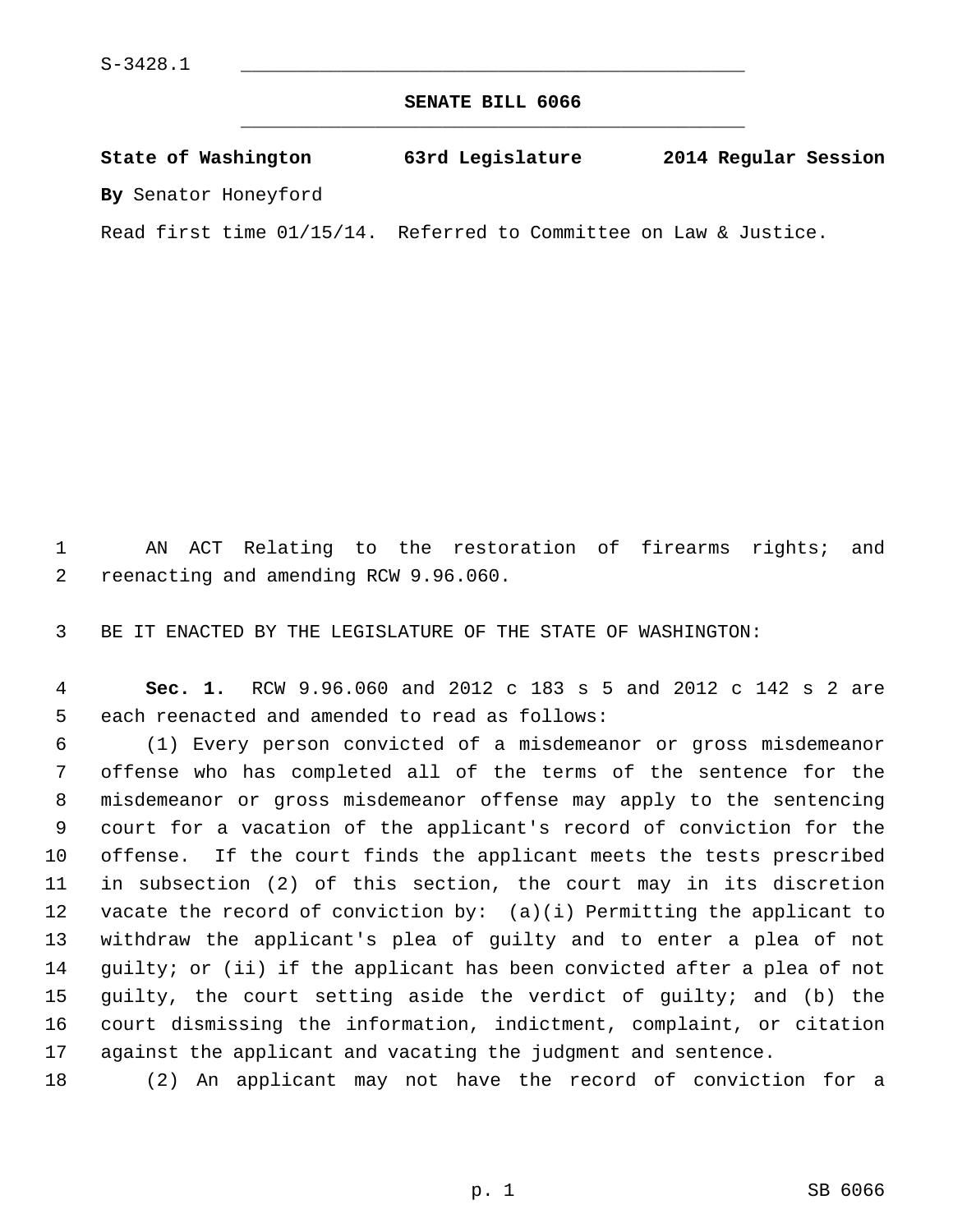1 misdemeanor or gross misdemeanor offense vacated if any one of the 2 following is present:

 3 (a) There are any criminal charges against the applicant pending in 4 any court of this state or another state, or in any federal court;

 5 (b) The offense was a violent offense as defined in RCW 9.94A.030 6 or an attempt to commit a violent offense;

 7 (c) The offense was a violation of RCW 46.61.502 (driving while 8 under the influence), 46.61.504 (actual physical control while under 9 the influence), 9.91.020 (operating a railroad, etc. while 10 intoxicated), or the offense is considered a "prior offense" under RCW 11 46.61.5055 and the applicant has had a subsequent alcohol or drug 12 violation within ten years of the date of arrest for the prior offense;

13 (d) The offense was any misdemeanor or gross misdemeanor violation, 14 including attempt, of chapter 9.68 RCW (obscenity and pornography), 15 chapter 9.68A RCW (sexual exploitation of children), or chapter 9A.44 16 RCW (sex offenses);

17 (e) The applicant was convicted of a misdemeanor or gross 18 misdemeanor offense as defined in RCW 10.99.020, or the court 19 determines after a review of the court file that the offense was 20 committed by one family member or household member against another, or 21 the court, after considering the damage to person or property that 22 resulted in the conviction, any prior convictions for crimes defined in 23 RCW 10.99.020, or for comparable offenses in another state or in 24 federal court, and the totality of the records under review by the 25 court regarding the conviction being considered for vacation, 26 determines that the offense involved domestic violence, and any one of 27 the following factors exist:

28 (i) The applicant has not provided written notification of the 29 vacation petition to the prosecuting attorney's office that prosecuted 30 the offense for which vacation is sought, or has not provided that 31 notification to the court;

32 (ii) The applicant has previously had a conviction for domestic 33 violence. For purposes of this subsection, however, if the current 34 application is for more than one conviction that arose out of a single 35 incident, none of those convictions counts as a previous conviction;

36 (iii) The applicant has signed an affidavit under penalty of 37 perjury affirming that the applicant has not previously had a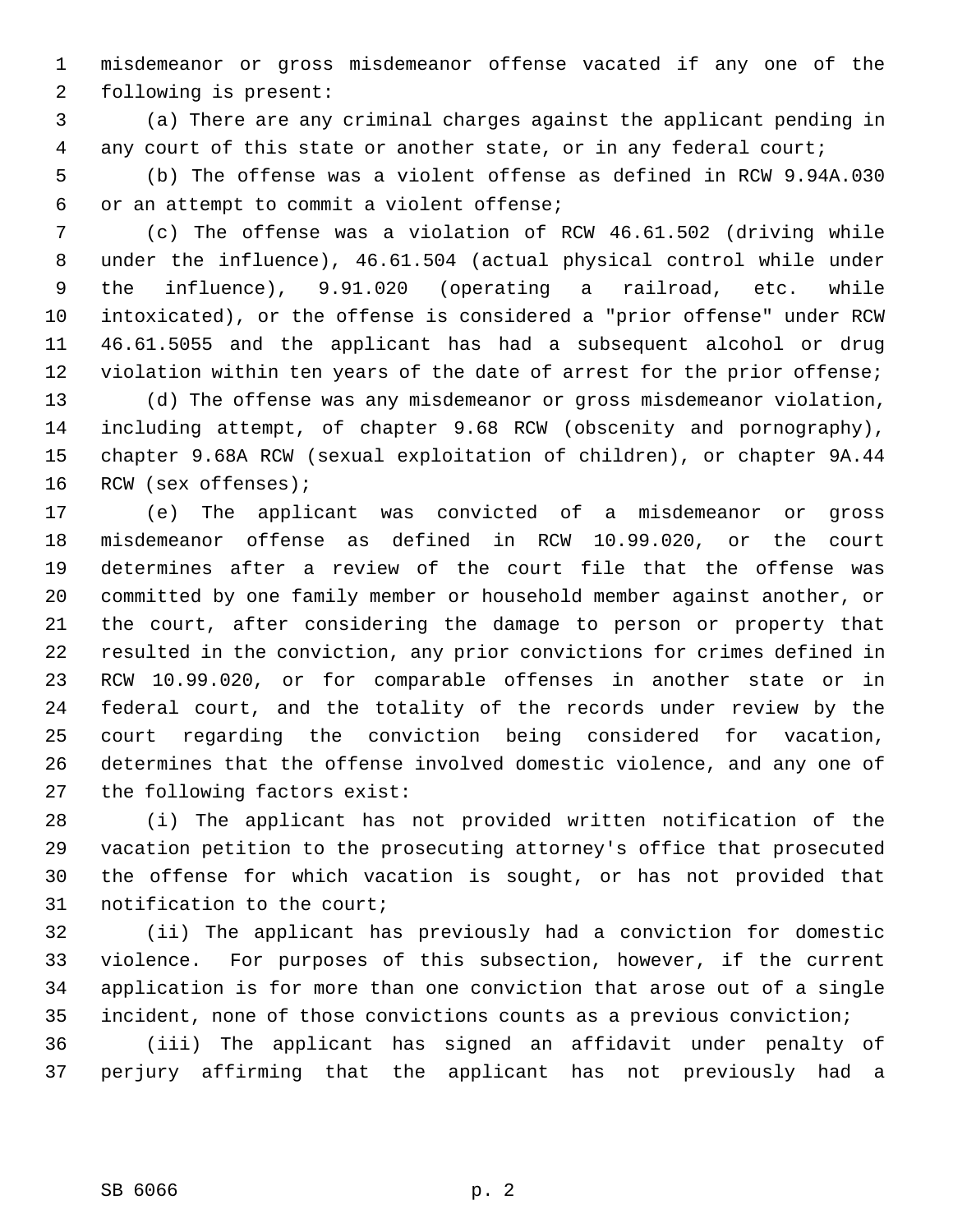1 conviction for a domestic violence offense, and a criminal history 2 check reveals that the applicant has had such a conviction; or

 3 (iv) Less than five years have elapsed since the person completed 4 the terms of the original conditions of the sentence, including any 5 financial obligations and successful completion of any treatment 6 ordered as a condition of sentencing;

 7 (f) For any offense other than those described in (e) of this 8 subsection, less than three years have passed since the person 9 completed the terms of the sentence, including any financial 10 obligations;

11 (g) The offender has been convicted of a new crime in this state, 12 another state, or federal court since the date of conviction;

13 (h) The applicant has ever had the record of another conviction 14 vacated; or

15 (i) The applicant is currently restrained, or has been restrained 16 within five years prior to the vacation application, by a domestic 17 violence protection order, a no-contact order, an antiharassment order, 18 or a civil restraining order which restrains one party from contacting 19 the other party.

20 (3) Every person convicted of prostitution under RCW 9A.88.030 who 21 committed the offense as a result of being a victim of trafficking, RCW 22 9A.40.100, promoting prostitution in the first degree, RCW 9A.88.070, 23 or trafficking in persons under the trafficking victims protection act 24 of 2000, 22 U.S.C. Sec. 7101 et seq. may apply to the sentencing court 25 for vacation of the applicant's record of conviction for the 26 prostitution offense. An applicant may not have the record of 27 conviction for prostitution vacated if any one of the following is 28 present:

29 (a) There are any criminal charges against the applicant pending in 30 any court of this state or another state, or in any federal court;

31 (b) The offender has been convicted of another crime in this state, 32 another state, or federal court since the date of conviction; or

33 (c) The applicant has ever had the record of another prostitution 34 conviction vacated.

35 (4)(a) Once the court vacates a record of conviction under 36 subsection (1) of this section, the person shall be released from all 37 penalties and disabilities resulting from the offense and the fact that 38 the person has been convicted of the offense shall not be included in